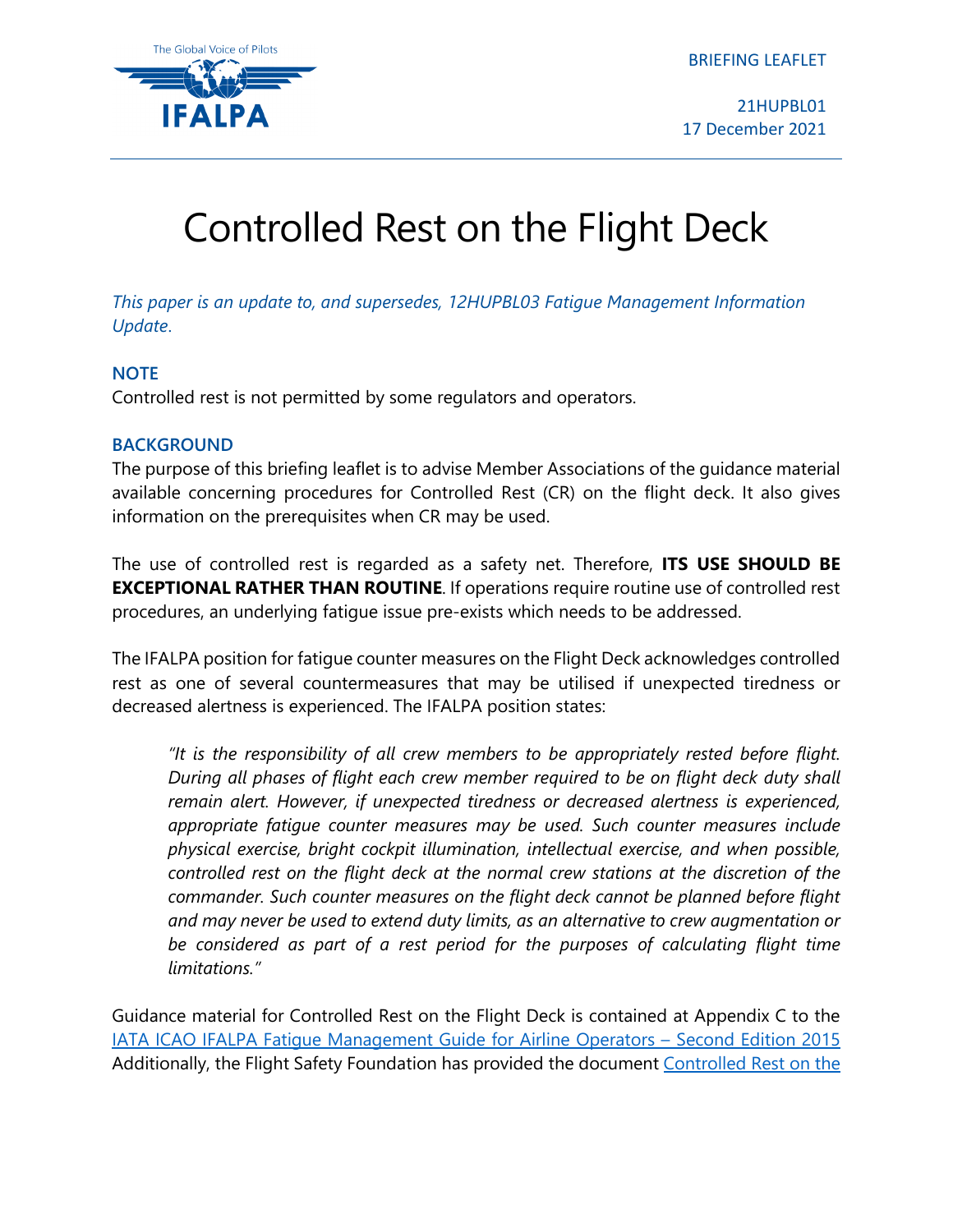[Flight Deck: A Resource for Operators](https://flightsafety.org/wp-content/uploads/2018/11/Controlled-Rest.pdf) which discusses factors that need to be considered when developing or reviewing an operator-specific controlled rest procedure.

These resource publications provide valuable information for use by Member Associations if their regulatory authority and operators develop their own regulations / procedures for the use of controlled rest.

## **Prerequisites for use of Controlled Rest**

- CR has to be approved by the regulatory authority and the operator.
- Operators have the responsibility to roster sufficient pre-flight rest and sleep opportunities.
- Crewmembers have a responsibility to be appropriately rested before flight.
- The use of controlled rest is regarded as a safety net. Its use should be exceptional rather than routine. If operations require routine use of controlled rest procedures, an underlying fatigue issue pre-exists which needs to be addressed.
- CR is only intended to be used during low workload phases of flight (e.g., during cruise flight) at times when it does not interfere with required operational duties.
- Flight crews may only use controlled rest if they have completed the appropriate training.
- The effects of fatigue are insidious. Crewmembers should be aware of signs indicating the onset of fatigue in themselves and others so that appropriate countermeasures can be applied in a timely manner when required. It is particularly important to guard against the unacceptable situation of one or both pilots succumbing to uncontrolled sleep.

## **Controlled Rest Procedures**

- Only one pilot may take controlled rest at a time in their seat. The harness should be used and the seat positioned to minimize unintentional interference with the controls.
- Controlled rest on the flight deck may be used at the discretion of the captain to manage both unexpected fatigue and to reduce the risk of fatigue during higher workload periods later in the flight.
- It should be clearly established who will take rest, and when it will be taken. If the captain requires it, the rest may be terminated at any time.
- The captain should define criteria for when their rest should be interrupted.
- Hand-over of duties and wake-up arrangements should be reviewed.
- To make sure that the pilot flying has not fallen asleep, there should be a means of alerting the pilots when CR is planned to be finished.
- Some operators involve a third crew member (not necessarily a pilot) to monitor controlled flight deck rest. This may include a planned wake-up call, a visit to be